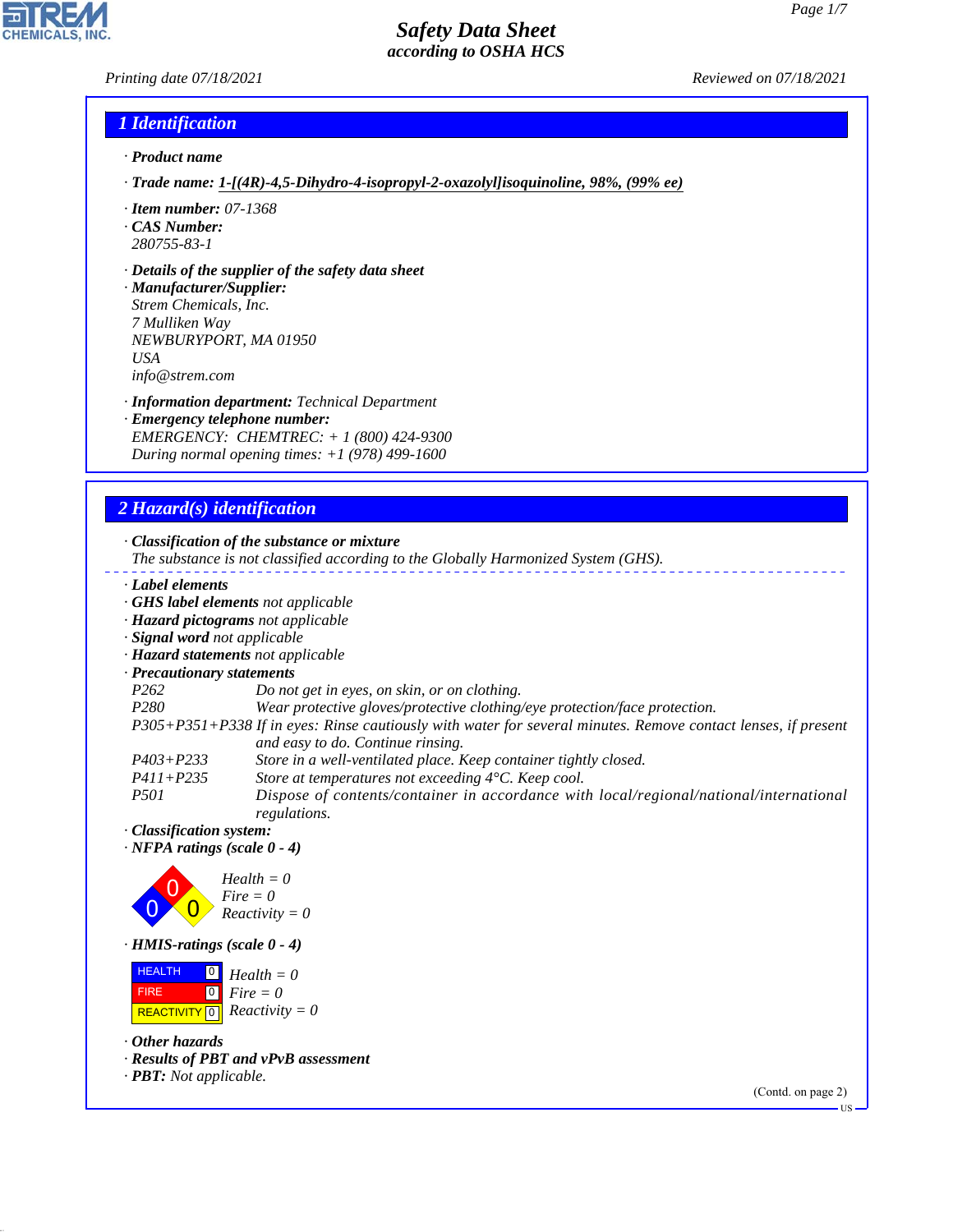*Printing date 07/18/2021 Reviewed on 07/18/2021*

*Trade name: 1- [(4R) - 4, 5- Dihydro- 4- isopropyl - 2- oxazolyl] isoquinoline, 98%, (99% ee)*

(Contd. of page 1)

*· vPvB: Not applicable.*

#### *3 Composition/information on ingredients*

*· Chemical characterization: Substances · CAS No. Description 280755-83-1 1-[(4R)-4,5-Dihydro-4-isopropyl-2-oxazolyl]isoquinoline, 98%, (99% ee)*

## *4 First-aid measures*

#### *· Description of first aid measures*

- *· General information: No special measures required.*
- *· After inhalation: Supply fresh air; consult doctor in case of complaints.*
- *· After skin contact: Generally the product does not irritate the skin.*
- *· After eye contact: Rinse opened eye for several minutes under running water. Then consult a doctor.*
- *· After swallowing: If symptoms persist consult doctor.*
- *· Information for doctor:*
- *· Most important symptoms and effects, both acute and delayed No further relevant information available.*
- *· Indication of any immediate medical attention and special treatment needed*
- *No further relevant information available.*

## *5 Fire-fighting measures*

- *· Extinguishing media*
- *· Suitable extinguishing agents: Use fire fighting measures that suit the environment.*
- *· Special hazards arising from the substance or mixture No further relevant information available.*
- *· Advice for firefighters*
- *· Protective equipment: No special measures required.*

## *6 Accidental release measures*

- *· Personal precautions, protective equipment and emergency procedures Not required.*
- *· Environmental precautions: Do not allow to enter sewers/ surface or ground water.*
- *· Methods and material for containment and cleaning up:*

*Dispose contaminated material as waste according to item 13.*

- *· Reference to other sections*
- *See Section 7 for information on safe handling.*
- *See Section 8 for information on personal protection equipment.*
- *See Section 13 for disposal information.*
- *· Protective Action Criteria for Chemicals*

*· PAC-1:*

*Substance is not listed.*

*· PAC-2:*

44.1.1

*Substance is not listed.*

(Contd. on page 3)

US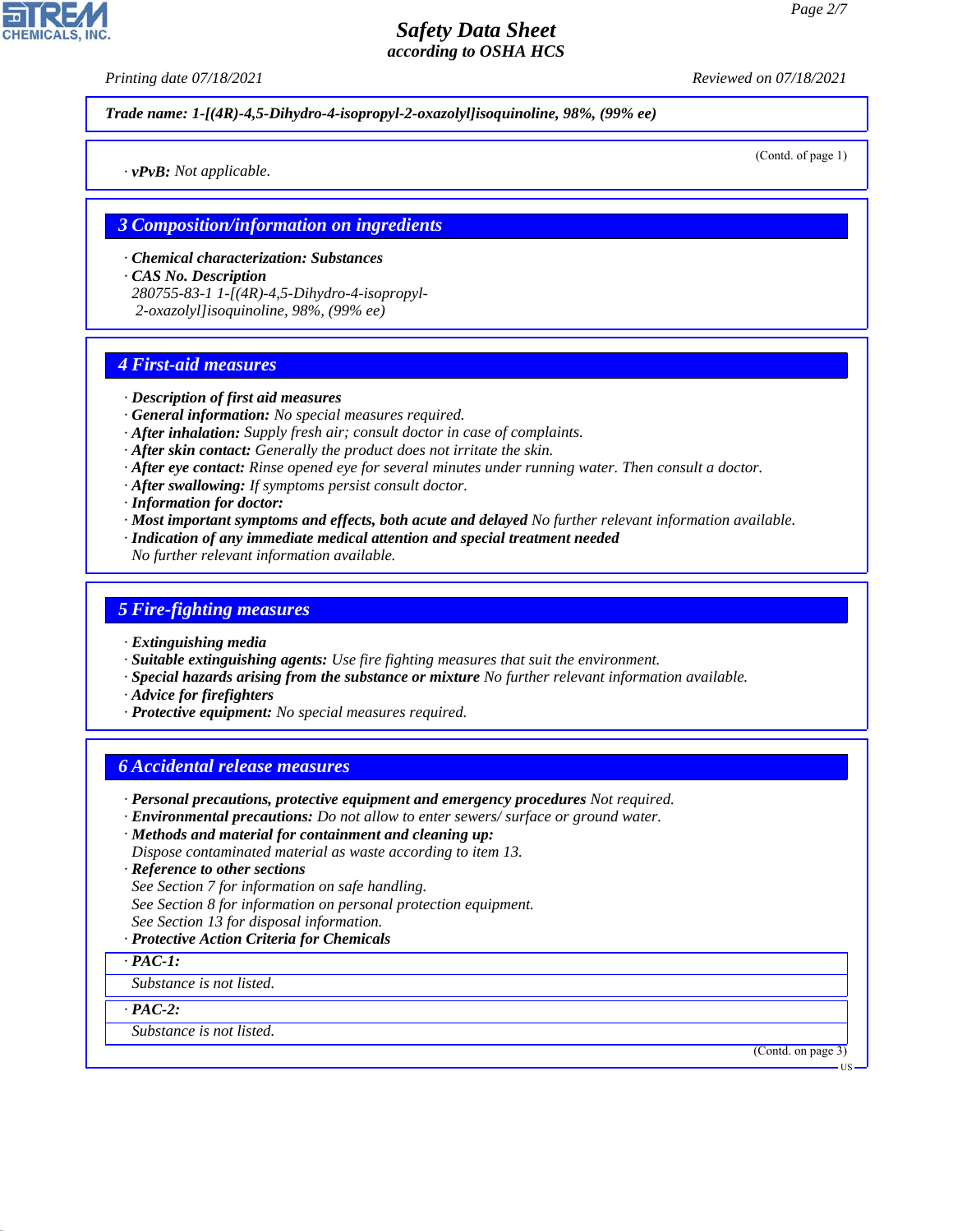*Printing date 07/18/2021 Reviewed on 07/18/2021*

*Trade name: 1- [(4R) - 4, 5- Dihydro- 4- isopropyl - 2- oxazolyl] isoquinoline, 98%, (99% ee)*

(Contd. of page 2)

*Substance is not listed.*

## *7 Handling and storage*

*· Handling:*

*· PAC-3:*

- *· Precautions for safe handling No special measures required.*
- *· Information about protection against explosions and fires: No special measures required.*
- *· Conditions for safe storage, including any incompatibilities*
- *· Storage: Keep cool.*
- *· Requirements to be met by storerooms and receptacles: No special requirements.*
- *· Information about storage in one common storage facility: Not required.*
- *· Further information about storage conditions: None.*
- *· Recommended storage temperature: Store at temperatures not exceeding 4 °C. Keep cool.*
- *· Specific end use(s) No further relevant information available.*

## *8 Exposure controls/personal protection*

- *· Additional information about design of technical systems: No further data; see item 7.*
- *· Control parameters*
- *· Components with limit values that require monitoring at the workplace: Not required.*
- *· Additional information: The lists that were valid during the creation were used as basis.*
- *· Exposure controls*
- *· Personal protective equipment:*
- *· General protective and hygienic measures:*
- *The usual precautionary measures for handling chemicals should be followed.*
- *· Breathing equipment: Not required.*
- *· Protection of hands:*



44.1.1

\_S*Protective gloves*

*The glove material has to be impermeable and resistant to the product/ the substance/ the preparation. Due to missing tests no recommendation to the glove material can be given for the product/ the preparation/ the chemical mixture.*

*Selection of the glove material on consideration of the penetration times, rates of diffusion and the degradation · Material of gloves*

*The selection of the suitable gloves does not only depend on the material, but also on further marks of quality and varies from manufacturer to manufacturer.*

*· Penetration time of glove material*

*The exact break through time has to be found out by the manufacturer of the protective gloves and has to be observed.*

*· Eye protection: Safety glasses*

(Contd. on page 4)

US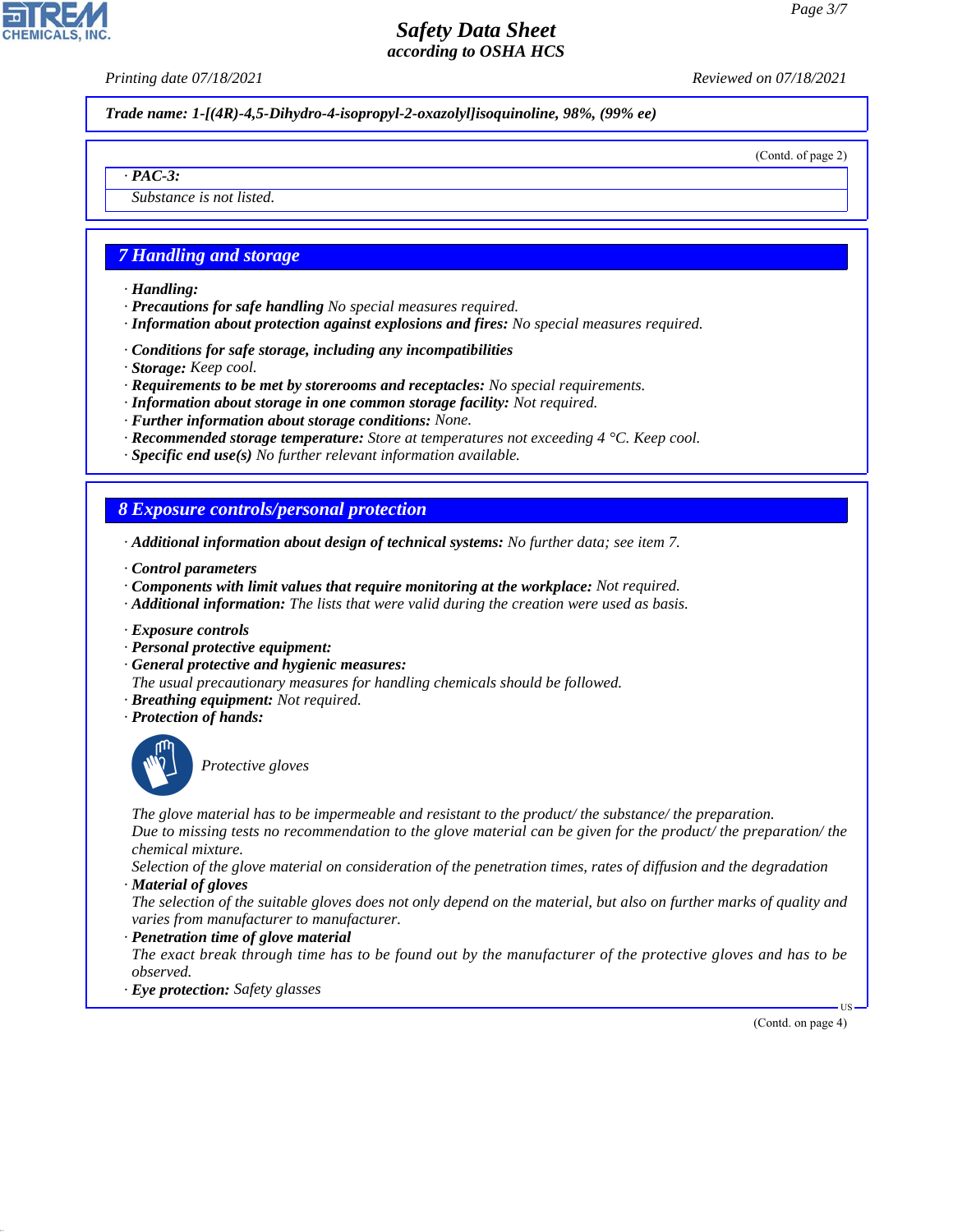P

**CHEMICALS, INC.** 

*Printing date 07/18/2021 Reviewed on 07/18/2021*

## *Trade name: 1- [(4R) - 4, 5- Dihydro- 4- isopropyl - 2- oxazolyl] isoquinoline, 98%, (99% ee)*

(Contd. of page 3)

| 9 Physical and chemical properties                         |                                               |  |
|------------------------------------------------------------|-----------------------------------------------|--|
| · Information on basic physical and chemical properties    |                                               |  |
| · General Information                                      |                                               |  |
| $\cdot$ Appearance:                                        |                                               |  |
| Form:                                                      | Powder                                        |  |
| Color:                                                     | Whitish                                       |  |
| $\cdot$ Odor:                                              | Characteristic                                |  |
| · Odor threshold:                                          | Not determined.                               |  |
| $\cdot$ pH-value:                                          | Not applicable.                               |  |
| · Change in condition                                      |                                               |  |
| <b>Melting point/Melting range:</b>                        | Undetermined.                                 |  |
| <b>Boiling point/Boiling range:</b>                        | Undetermined.                                 |  |
| · Flash point:                                             | Not applicable.                               |  |
| · Flammability (solid, gaseous):                           | Product is not flammable                      |  |
| · Ignition temperature:                                    |                                               |  |
| <b>Decomposition temperature:</b>                          | Not determined.                               |  |
| $\cdot$ Auto igniting:                                     | Not determined.                               |  |
| · Danger of explosion:                                     | Product does not present an explosion hazard. |  |
| $\cdot$ Explosion limits:                                  |                                               |  |
| Lower:                                                     | Not determined.                               |  |
| <b>Upper:</b>                                              | Not determined.                               |  |
| · Vapor pressure:                                          | Not applicable.                               |  |
| $\cdot$ Density:                                           | Not determined.                               |  |
| · Relative density                                         | Not determined.                               |  |
| · Vapor density                                            | Not applicable.                               |  |
| $\cdot$ Evaporation rate                                   | Not applicable.                               |  |
| · Solubility in / Miscibility with                         |                                               |  |
| Water:                                                     | Insoluble.                                    |  |
| · Partition coefficient (n-octanol/water): Not determined. |                                               |  |
| · Viscosity:                                               |                                               |  |
| Dynamic:                                                   | Not applicable.                               |  |
| Kinematic:                                                 | Not applicable.                               |  |
| · Solvent content:                                         |                                               |  |
| Organic solvents:                                          | $0.0\%$                                       |  |
| <b>VOC</b> content:                                        | 0.0 g/l / 0.00 lb/gl                          |  |
| $\cdot$ Other information                                  | No further relevant information available.    |  |

# *10 Stability and reactivity*

*· Reactivity No further relevant information available.*

*· Chemical stability*

44.1.1

*· Thermal decomposition / conditions to be avoided: No decomposition if used according to specifications.*

- *· Possibility of hazardous reactions No dangerous reactions known.*
- *· Conditions to avoid No further relevant information available.*

(Contd. on page 5)

US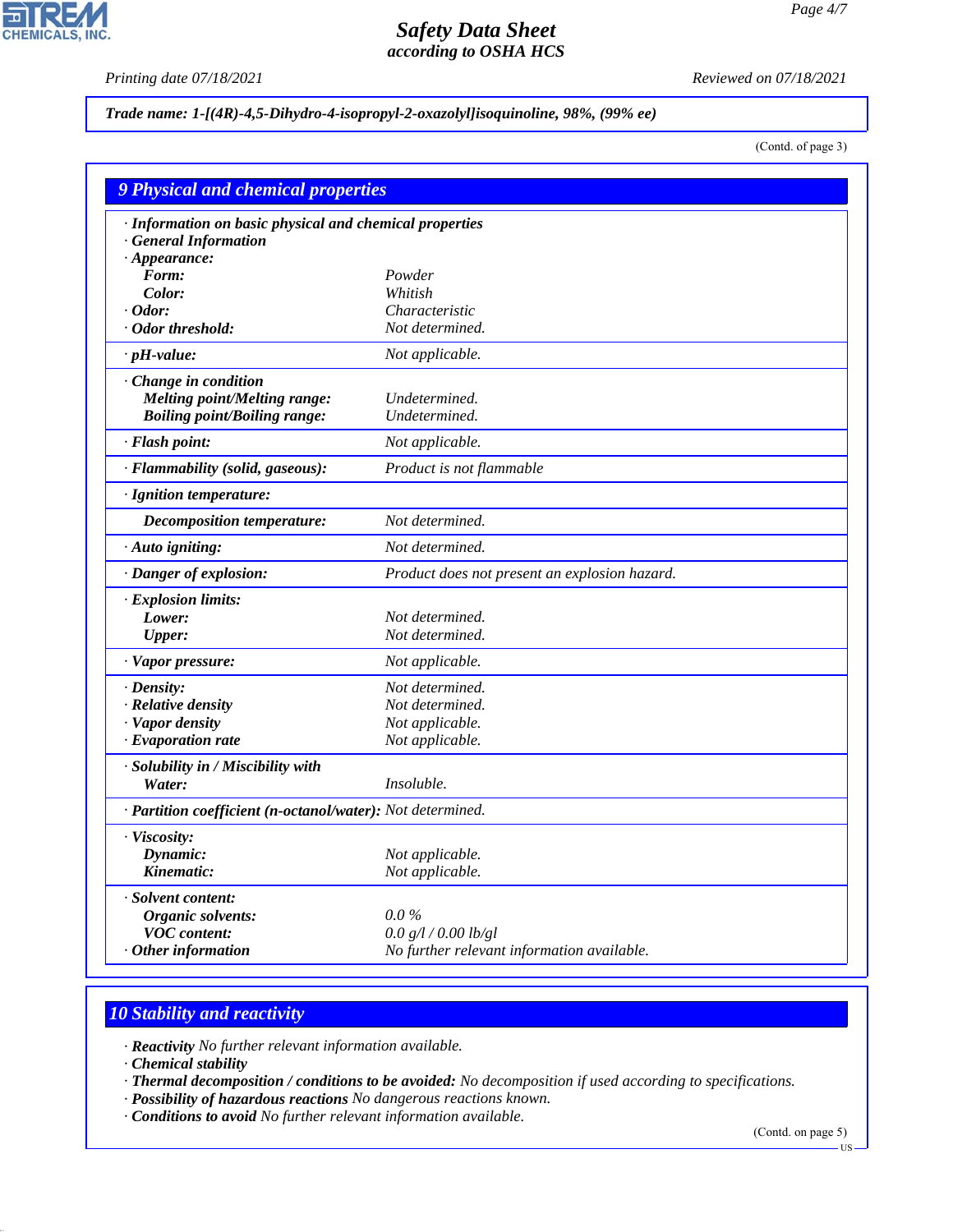*Printing date 07/18/2021 Reviewed on 07/18/2021*

*Trade name: 1- [(4R) - 4, 5- Dihydro- 4- isopropyl - 2- oxazolyl] isoquinoline, 98%, (99% ee)*

- *· Incompatible materials: No further relevant information available.*
- *· Hazardous decomposition products: No dangerous decomposition products known.*

# *11 Toxicological information*

- *· Information on toxicological effects*
- *· Acute toxicity:*
- *· Primary irritant effect:*
- *· on the skin: No irritant effect.*
- *· on the eye: No irritating effect.*
- *· Sensitization: No sensitizing effects known.*
- *· Additional toxicological information:*

*When used and handled according to specifications, the product does not have any harmful effects according to our experience and the information provided to us. The substance is not subject to classification.*

*· Carcinogenic categories*

#### *· IARC (International Agency for Research on Cancer)*

*Substance is not listed.*

#### *· NTP (National Toxicology Program)*

*Substance is not listed.*

*· OSHA-Ca (Occupational Safety & Health Administration)*

*Substance is not listed.*

# *12 Ecological information*

*· Toxicity*

- *· Aquatic toxicity: No further relevant information available.*
- *· Persistence and degradability No further relevant information available.*
- *· Behavior in environmental systems:*
- *· Bioaccumulative potential No further relevant information available.*
- *· Mobility in soil No further relevant information available.*
- *· Additional ecological information:*
- *· General notes:*
- *Water hazard class 1 (Self-assessment): slightly hazardous for water*

*Do not allow undiluted product or large quantities of it to reach ground water, water course or sewage system.*

- *· Results of PBT and vPvB assessment*
- *· PBT: Not applicable.*
- *· vPvB: Not applicable.*
- *· Other adverse effects No further relevant information available.*

# *13 Disposal considerations*

*· Waste treatment methods*

44.1.1

*· Recommendation: Disposal must be made according to official regulations.*

(Contd. on page 6)

US



(Contd. of page 4)

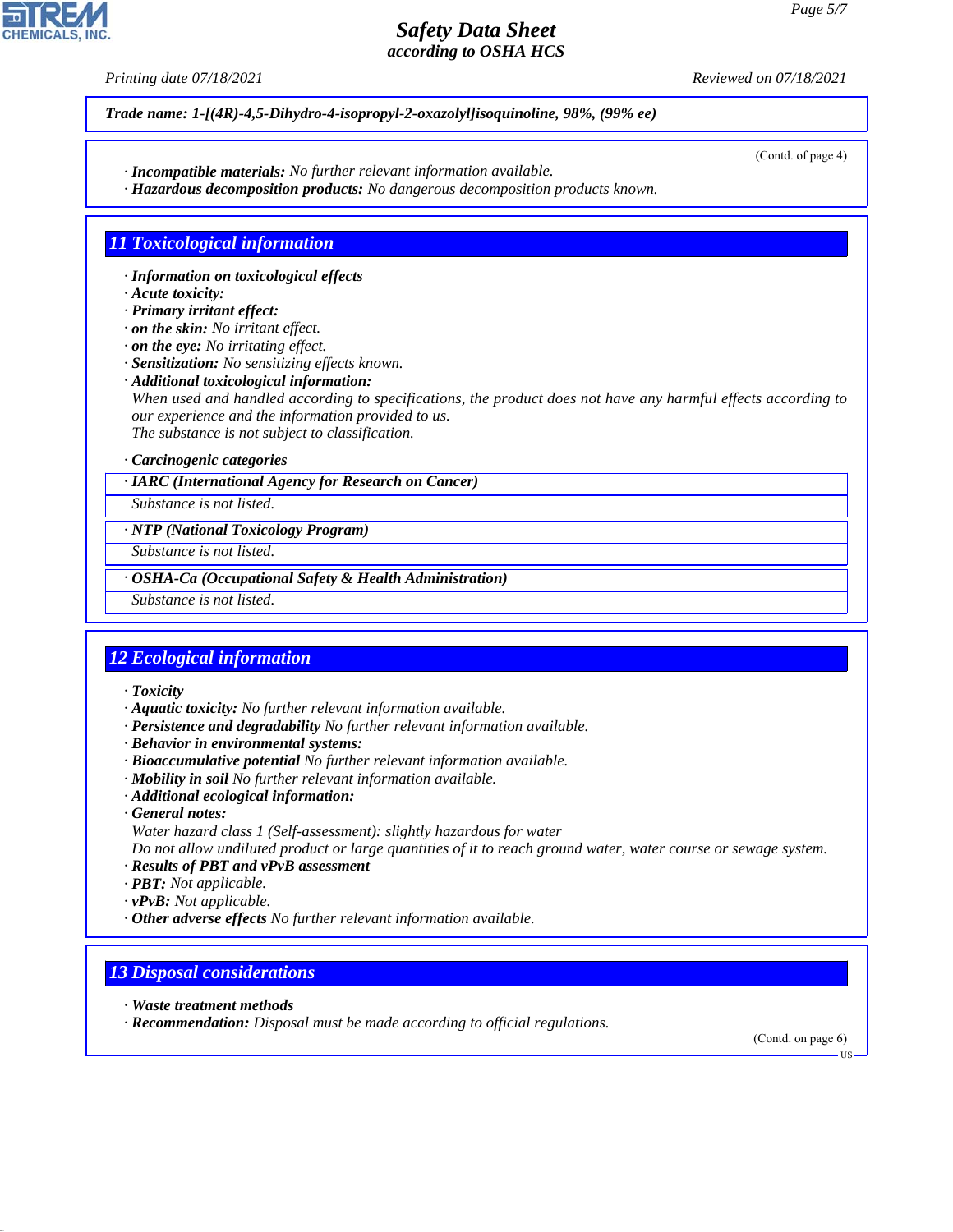*Printing date 07/18/2021 Reviewed on 07/18/2021*

*Trade name: 1- [(4R) - 4, 5- Dihydro- 4- isopropyl - 2- oxazolyl] isoquinoline, 98%, (99% ee)*

(Contd. of page 5)

*· Uncleaned packagings:*

*· Recommendation: Disposal must be made according to official regulations.*

| <b>14 Transport information</b>                                                     |                 |
|-------------------------------------------------------------------------------------|-----------------|
| $\cdot$ UN-Number<br>· DOT, ADN, IMDG, IATA                                         | not regulated   |
| $\cdot$ UN proper shipping name<br>· DOT, ADN, IMDG, IATA                           | not regulated   |
| $\cdot$ Transport hazard class(es)                                                  |                 |
| · DOT, ADN, IMDG, IATA<br>· Class                                                   | not regulated   |
| · Packing group<br>· DOT, IMDG, IATA                                                | not regulated   |
| · Environmental hazards:                                                            | Not applicable. |
| Special precautions for user                                                        | Not applicable. |
| · Transport in bulk according to Annex II of<br><b>MARPOL73/78 and the IBC Code</b> | Not applicable. |
| · UN "Model Regulation":                                                            | not regulated   |

# *15 Regulatory information*

*· Safety, health and environmental regulations/legislation specific for the substance or mixture · Sara*

*· Section 355 (extremely hazardous substances):*

*Substance is not listed.*

*· Section 313 (Specific toxic chemical listings):*

*Substance is not listed.*

*· TSCA (Toxic Substances Control Act):*

*Substance is not listed.*

*· Proposition 65*

*· Chemicals known to cause cancer:*

*Substance is not listed.*

*· Chemicals known to cause reproductive toxicity for females:*

*Substance is not listed.*

*· Chemicals known to cause reproductive toxicity for males:*

*Substance is not listed.*

*· Chemicals known to cause developmental toxicity:*

*Substance is not listed.*

44.1.1

(Contd. on page 7)



US